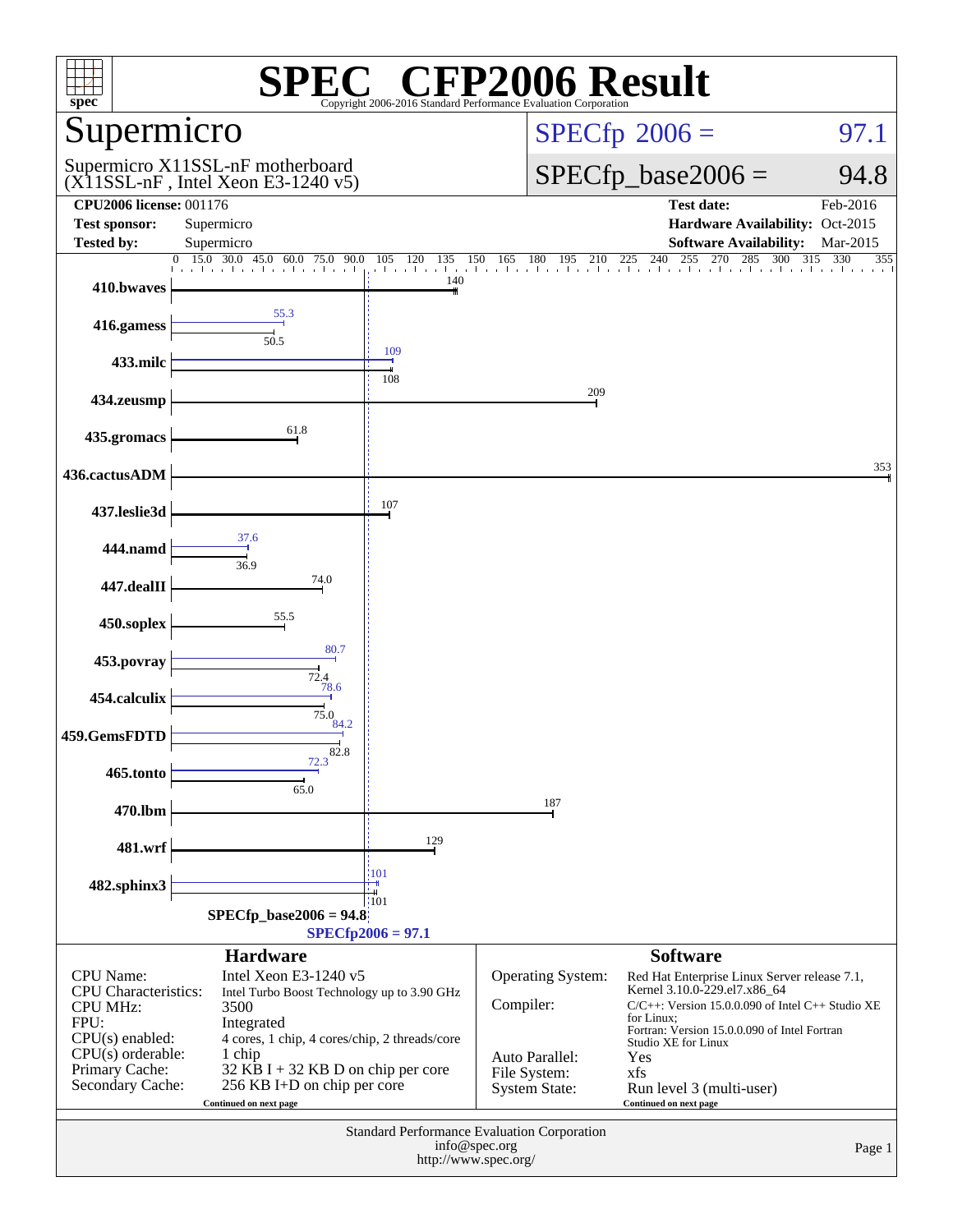

## Supermicro

#### $(X11SSL-nF$ , Intel Xeon E3-1240 v5) Supermicro X11SSL-nF motherboard

#### $SPECTp2006 = 97.1$

#### $SPECfp\_base2006 = 94.8$

| <b>CPU2006 license: 001176</b> |                                    |                       | <b>Test date:</b><br>Feb-2016             |  |  |  |
|--------------------------------|------------------------------------|-----------------------|-------------------------------------------|--|--|--|
| <b>Test sponsor:</b>           | Supermicro                         |                       | Hardware Availability: Oct-2015           |  |  |  |
| <b>Tested by:</b>              | Supermicro                         |                       | <b>Software Availability:</b><br>Mar-2015 |  |  |  |
| L3 Cache:                      | 8 MB I+D on chip per chip          | <b>Base Pointers:</b> | $64$ -bit                                 |  |  |  |
| Other Cache:                   | None                               | Peak Pointers:        | $32/64$ -bit                              |  |  |  |
| Memory:                        | 64 GB (4 x 16 GB 2Rx8 PC4-2133P-E) | Other Software:       | None                                      |  |  |  |
| Disk Subsystem:                | 1 x 1000 GB SATA III, 7200 RPM     |                       |                                           |  |  |  |
| <b>Other Hardware:</b>         | None                               |                       |                                           |  |  |  |

| <b>Results Table</b> |                                                                                                          |              |                |       |                |             |                |              |                |              |                |              |
|----------------------|----------------------------------------------------------------------------------------------------------|--------------|----------------|-------|----------------|-------------|----------------|--------------|----------------|--------------|----------------|--------------|
|                      | <b>Base</b>                                                                                              |              |                |       |                | <b>Peak</b> |                |              |                |              |                |              |
| <b>Benchmark</b>     | <b>Seconds</b>                                                                                           | <b>Ratio</b> | <b>Seconds</b> | Ratio | <b>Seconds</b> | Ratio       | <b>Seconds</b> | <b>Ratio</b> | <b>Seconds</b> | <b>Ratio</b> | <b>Seconds</b> | <b>Ratio</b> |
| 410.bwayes           | 97.7                                                                                                     | 139          | 96.8           | 140   | 97.3           | 140         | 97.7           | 139          | 96.8           | 140          | 97.3           | <u>140</u>   |
| 416.gamess           | 388                                                                                                      | 50.5         | 388            | 50.5  | 388            | 50.4        | 354            | 55.3         | 354            | 55.3         | 354            | 55.3         |
| $433$ .milc          | 85.1                                                                                                     | 108          | 84.7           | 108   | 85.1           | 108         | 84.5           | 109          | 84.3           | 109          | 84.3           | 109          |
| 434.zeusmp           | 43.6                                                                                                     | 209          | 43.5           | 209   | 43.5           | 209         | 43.6           | 209          | 43.5           | 209          | 43.5           | 209          |
| 435.gromacs          | 115                                                                                                      | 61.9         | 116            | 61.7  | 116            | 61.8        | 115            | 61.9         | 116            | 61.7         | <b>116</b>     | 61.8         |
| 436.cactusADM        | 33.9                                                                                                     | 353          | 33.8           | 354   | 33.8           | 353         | 33.9           | 353          | 33.8           | 354          | 33.8           | 353          |
| 437.leslie3d         | 87.7                                                                                                     | 107          | 87.5           | 107   | 87.6           | 107         | 87.7           | 107          | 87.5           | 107          | 87.6           | 107          |
| 444.namd             | 217                                                                                                      | 36.9         | 217            | 36.9  | 217            | 37.0        | 213            | 37.6         | 214            | 37.4         | 213            | 37.6         |
| 447.dealII           | 155                                                                                                      | 74.0         | 155            | 74.0  | 155            | 74.0        | 155            | 74.0         | 155            | 74.0         | 155            | 74.0         |
| $450$ .soplex        | 150                                                                                                      | 55.5         | 150            | 55.6  | 150            | 55.5        | 150            | 55.5         | 150            | 55.6         | 150            | 55.5         |
| 453.povray           | 73.2                                                                                                     | 72.7         | 73.5           | 72.4  | 73.9           | 72.0        | 66.1           | 80.5         | 65.8           | 80.8         | 65.9           | 80.7         |
| 454.calculix         | 110                                                                                                      | 75.1         | 110            | 75.0  | 110            | 75.0        | 105            | 78.4         | 105            | 78.7         | 105            | 78.6         |
| 459.GemsFDTD         | 128                                                                                                      | 82.8         | 128            | 82.8  | 128            | 82.8        | 126            | 84.2         | <b>126</b>     | 84.2         | 126            | 84.1         |
| 465.tonto            | 151                                                                                                      | 65.1         | 151            | 65.0  | 152            | 64.9        | 136            | 72.2         | 136            | 72.3         | 136            | 72.4         |
| 470.1bm              | 73.2                                                                                                     | 188          | 73.3           | 187   | 73.3           | 187         | 73.2           | 188          | 73.3           | 187          | 73.3           | <u>187</u>   |
| 481.wrf              | 86.3                                                                                                     | 129          | 86.6           | 129   | 86.1           | 130         | 86.3           | 129          | 86.6           | 129          | 86.1           | 130          |
| $482$ .sphinx $3$    | 196                                                                                                      | 99.6         | 194            | 101   | 193            | 101         | 192            | 101          | 193            | 101          | <b>193</b>     | <b>101</b>   |
|                      | Results appear in the order in which they were run. Bold underlined text indicates a median measurement. |              |                |       |                |             |                |              |                |              |                |              |

#### **[Operating System Notes](http://www.spec.org/auto/cpu2006/Docs/result-fields.html#OperatingSystemNotes)**

Stack size set to unlimited using "ulimit -s unlimited"

#### **[Platform Notes](http://www.spec.org/auto/cpu2006/Docs/result-fields.html#PlatformNotes)**

As tested, the system used a Supermicro CSE-113MFAC2-R606CB chassis. The chassis is configured with 2 PWS-606P-1R redundant power supply, 1 SNK-P0046P heatsink, as well as 4 FAN-0154L4 middle cooling fan. Sysinfo program /home/cpu2006/config/sysinfo.rev6914 \$Rev: 6914 \$ \$Date:: 2014-06-25 #\$ e3fbb8667b5a285932ceab81e28219e1 running on localhost.localdomain Fri Feb 19 02:45:46 2016 This section contains SUT (System Under Test) info as seen by

 some common utilities. To remove or add to this section, see: <http://www.spec.org/cpu2006/Docs/config.html#sysinfo> Continued on next page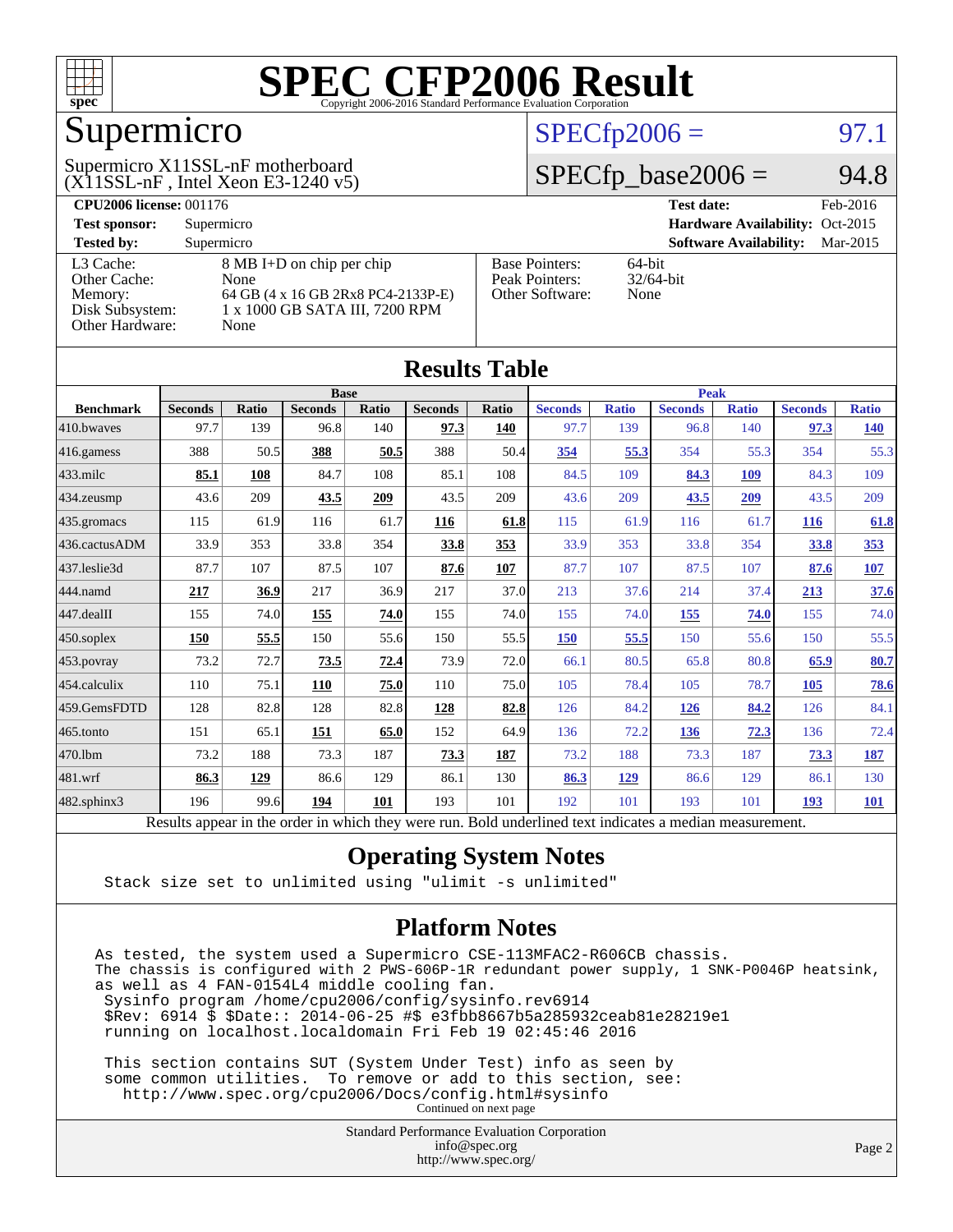

#### Supermicro

 $SPECTp2006 =$  97.1

 $(X11SSL-nF$ , Intel Xeon E3-1240 v5) Supermicro X11SSL-nF motherboard

 $SPECTp\_base2006 = 94.8$ 

**[Tested by:](http://www.spec.org/auto/cpu2006/Docs/result-fields.html#Testedby)** Supermicro **Supermicro [Software Availability:](http://www.spec.org/auto/cpu2006/Docs/result-fields.html#SoftwareAvailability)** Mar-2015

**[CPU2006 license:](http://www.spec.org/auto/cpu2006/Docs/result-fields.html#CPU2006license)** 001176 **[Test date:](http://www.spec.org/auto/cpu2006/Docs/result-fields.html#Testdate)** Feb-2016 **[Test sponsor:](http://www.spec.org/auto/cpu2006/Docs/result-fields.html#Testsponsor)** Supermicro Supermicro **[Hardware Availability:](http://www.spec.org/auto/cpu2006/Docs/result-fields.html#HardwareAvailability)** Oct-2015

#### **[Platform Notes \(Continued\)](http://www.spec.org/auto/cpu2006/Docs/result-fields.html#PlatformNotes)**

Standard Performance Evaluation Corporation [info@spec.org](mailto:info@spec.org) From /proc/cpuinfo model name : Intel(R) Xeon(R) CPU E3-1240 v5 @ 3.50GHz 1 "physical id"s (chips) 8 "processors" cores, siblings (Caution: counting these is hw and system dependent. The following excerpts from /proc/cpuinfo might not be reliable. Use with caution.) cpu cores : 4 siblings : 8 physical 0: cores 0 1 2 3 cache size : 8192 KB From /proc/meminfo<br>MemTotal: 65630544 kB HugePages\_Total: 0<br>Hugepagesize: 2048 kB Hugepagesize: From /etc/\*release\* /etc/\*version\* os-release: NAME="Red Hat Enterprise Linux Server" VERSION="7.1 (Maipo)" ID="rhel" ID\_LIKE="fedora" VERSION\_ID="7.1" PRETTY\_NAME="Red Hat Enterprise Linux Server 7.1 (Maipo)" ANSI\_COLOR="0;31" CPE\_NAME="cpe:/o:redhat:enterprise\_linux:7.1:GA:server" redhat-release: Red Hat Enterprise Linux Server release 7.1 (Maipo) system-release: Red Hat Enterprise Linux Server release 7.1 (Maipo) system-release-cpe: cpe:/o:redhat:enterprise\_linux:7.1:ga:server uname -a: Linux localhost.localdomain 3.10.0-229.el7.x86\_64 #1 SMP Thu Jan 29 18:37:38 EST 2015 x86 64 x86 64 x86 64 GNU/Linux run-level 3 Feb 19 02:37 SPEC is set to: /home/cpu2006 Filesystem Type Size Used Avail Use% Mounted on /dev/mapper/rhel-home xfs 865G 170G 696G 20% /home Additional information from dmidecode: Warning: Use caution when you interpret this section. The 'dmidecode' program reads system data which is "intended to allow hardware to be accurately determined", but the intent may not be met, as there are frequent changes to hardware, firmware, and the "DMTF SMBIOS" standard. BIOS American Megatrends Inc. 1.0a 12/25/2015 Memory: 4x Samsung M391A2K43BB1-CPB 16 GB 2 rank 2133 MHz Continued on next page

<http://www.spec.org/>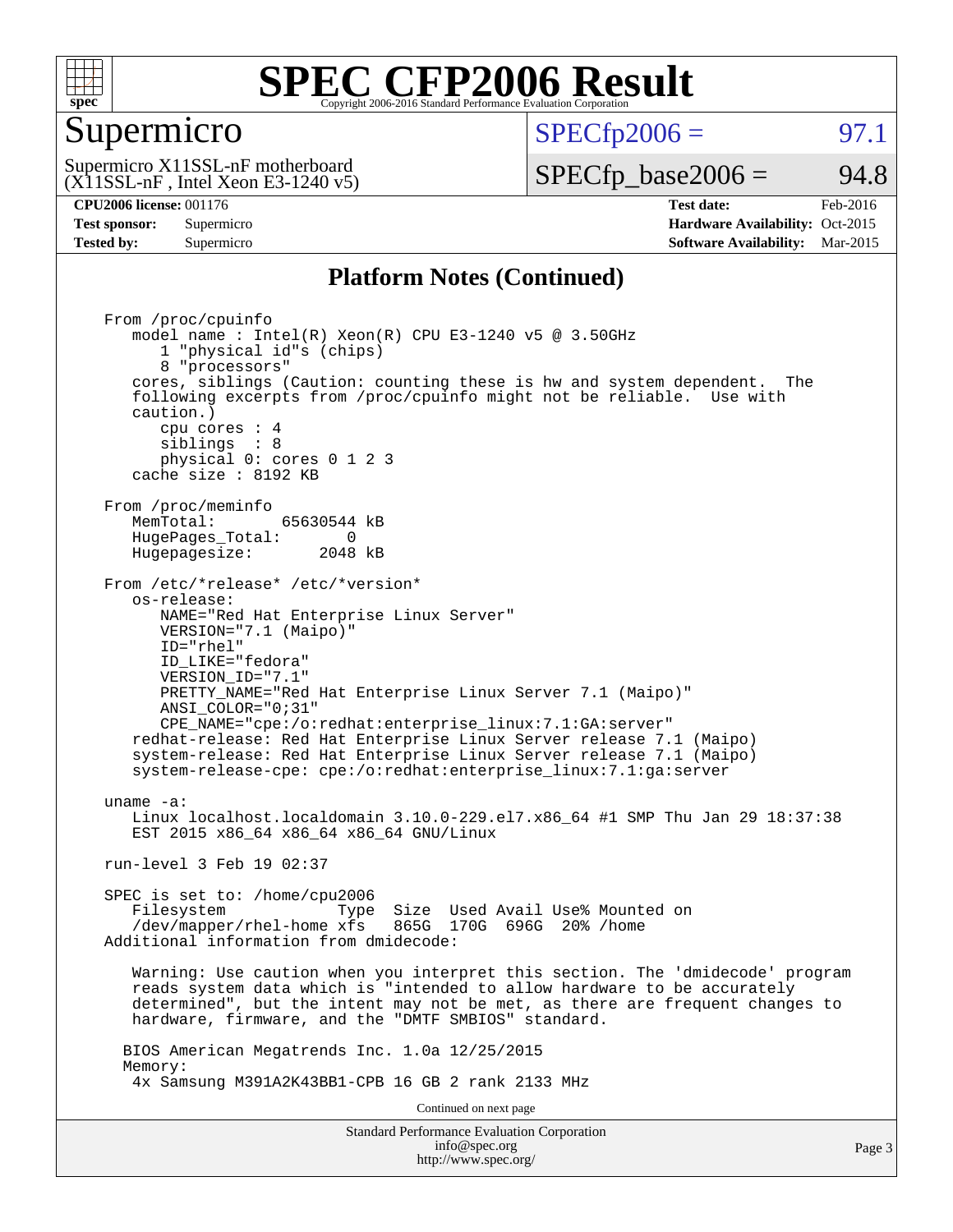

### Supermicro

 $SPECTp2006 = 97.1$ 

(X11SSL-nF , Intel Xeon E3-1240 v5) Supermicro X11SSL-nF motherboard

**[CPU2006 license:](http://www.spec.org/auto/cpu2006/Docs/result-fields.html#CPU2006license)** 001176 **[Test date:](http://www.spec.org/auto/cpu2006/Docs/result-fields.html#Testdate)** Feb-2016

 $SPECfp\_base2006 = 94.8$ 

**[Test sponsor:](http://www.spec.org/auto/cpu2006/Docs/result-fields.html#Testsponsor)** Supermicro Supermicro **[Hardware Availability:](http://www.spec.org/auto/cpu2006/Docs/result-fields.html#HardwareAvailability)** Oct-2015 **[Tested by:](http://www.spec.org/auto/cpu2006/Docs/result-fields.html#Testedby)** Supermicro **Supermicro [Software Availability:](http://www.spec.org/auto/cpu2006/Docs/result-fields.html#SoftwareAvailability)** Mar-2015

#### **[Platform Notes \(Continued\)](http://www.spec.org/auto/cpu2006/Docs/result-fields.html#PlatformNotes)**

(End of data from sysinfo program)

#### **[General Notes](http://www.spec.org/auto/cpu2006/Docs/result-fields.html#GeneralNotes)**

Environment variables set by runspec before the start of the run: KMP\_AFFINITY = "granularity=fine,compact,1,0" LD\_LIBRARY\_PATH = "/home/cpu2006/libs/32:/home/cpu2006/libs/64:/home/cpu2006/sh" OMP\_NUM\_THREADS = "4"

 Binaries compiled on a system with 1x Core i5-4670K CPU + 16GB memory using RedHat EL 7.0 Transparent Huge Pages enabled with: echo always > /sys/kernel/mm/transparent\_hugepage/enabled

#### **[Base Compiler Invocation](http://www.spec.org/auto/cpu2006/Docs/result-fields.html#BaseCompilerInvocation)**

[C benchmarks](http://www.spec.org/auto/cpu2006/Docs/result-fields.html#Cbenchmarks):  $\text{icc}$  -m64

 $C++$  benchmarks:<br>icpc  $-m$ -m64

[Fortran benchmarks](http://www.spec.org/auto/cpu2006/Docs/result-fields.html#Fortranbenchmarks): [ifort -m64](http://www.spec.org/cpu2006/results/res2016q1/cpu2006-20160308-39306.flags.html#user_FCbase_intel_ifort_64bit_ee9d0fb25645d0210d97eb0527dcc06e)

[Benchmarks using both Fortran and C](http://www.spec.org/auto/cpu2006/Docs/result-fields.html#BenchmarksusingbothFortranandC): [icc -m64](http://www.spec.org/cpu2006/results/res2016q1/cpu2006-20160308-39306.flags.html#user_CC_FCbase_intel_icc_64bit_0b7121f5ab7cfabee23d88897260401c) [ifort -m64](http://www.spec.org/cpu2006/results/res2016q1/cpu2006-20160308-39306.flags.html#user_CC_FCbase_intel_ifort_64bit_ee9d0fb25645d0210d97eb0527dcc06e)

#### **[Base Portability Flags](http://www.spec.org/auto/cpu2006/Docs/result-fields.html#BasePortabilityFlags)**

| 410.bwaves: -DSPEC CPU LP64<br>416.gamess: -DSPEC_CPU_LP64<br>433.milc: -DSPEC CPU LP64<br>434.zeusmp: -DSPEC_CPU_LP64<br>435.gromacs: -DSPEC_CPU_LP64 -nofor_main<br>436.cactusADM: -DSPEC CPU LP64 -nofor main<br>437.leslie3d: -DSPEC CPU LP64<br>444.namd: -DSPEC CPU LP64<br>447.dealII: -DSPEC CPU LP64 |                                                                |
|---------------------------------------------------------------------------------------------------------------------------------------------------------------------------------------------------------------------------------------------------------------------------------------------------------------|----------------------------------------------------------------|
| 450.soplex: -DSPEC_CPU_LP64<br>453.povray: -DSPEC_CPU_LP64<br>454.calculix: - DSPEC CPU LP64 - nofor main<br>459.GemsFDTD: -DSPEC_CPU_LP64<br>465.tonto: - DSPEC CPU LP64<br>470.1bm: - DSPEC CPU LP64                                                                                                        | 481.wrf: -DSPEC CPU_LP64 -DSPEC_CPU_CASE_FLAG -DSPEC_CPU_LINUX |

Continued on next page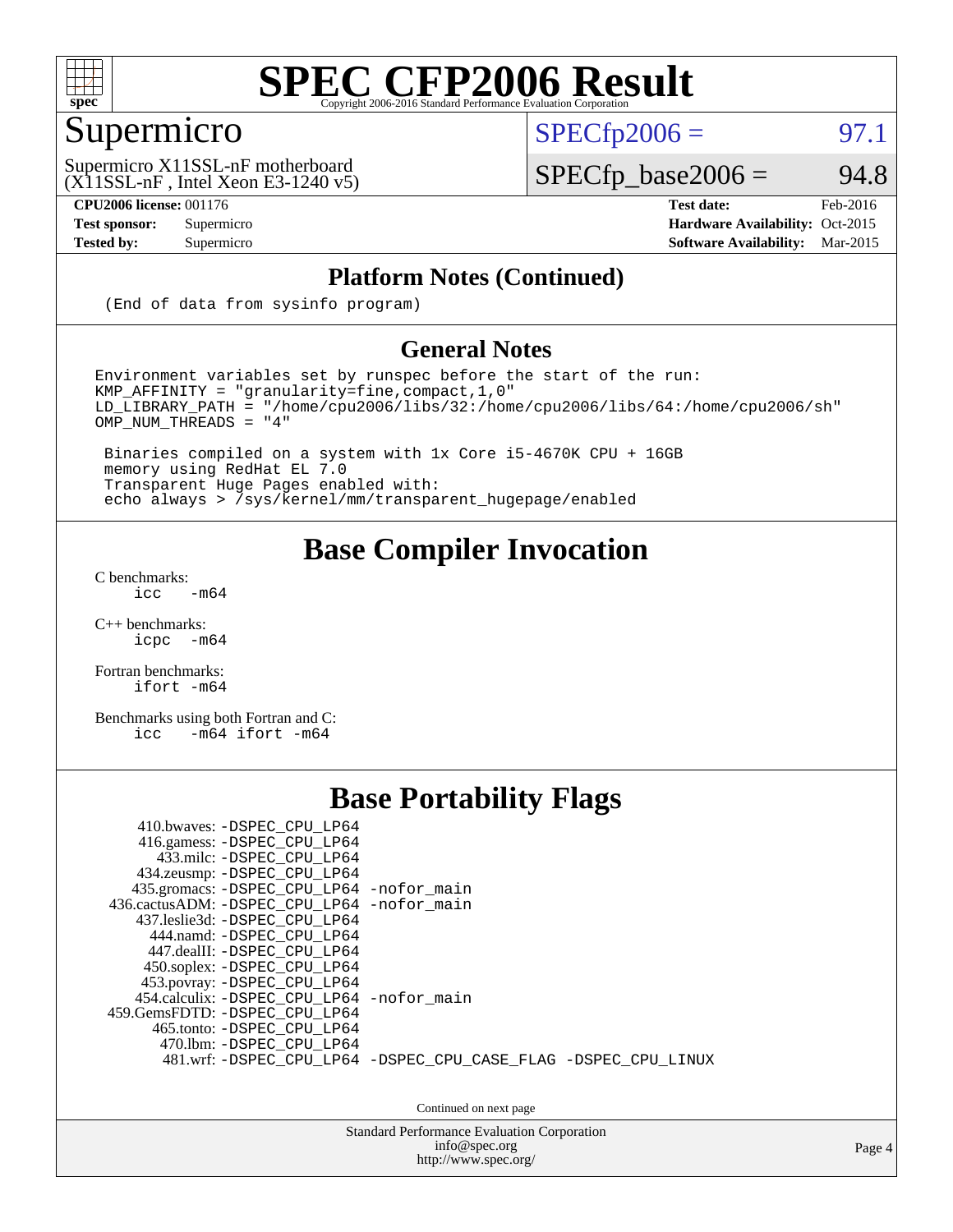

#### Supermicro

 $SPECTp2006 =$  97.1

 $(X11SSL-nF$ , Intel Xeon E3-1240 v5) Supermicro X11SSL-nF motherboard

 $SPECTp\_base2006 = 94.8$ 

**[CPU2006 license:](http://www.spec.org/auto/cpu2006/Docs/result-fields.html#CPU2006license)** 001176 **[Test date:](http://www.spec.org/auto/cpu2006/Docs/result-fields.html#Testdate)** Feb-2016 **[Test sponsor:](http://www.spec.org/auto/cpu2006/Docs/result-fields.html#Testsponsor)** Supermicro Supermicro **[Hardware Availability:](http://www.spec.org/auto/cpu2006/Docs/result-fields.html#HardwareAvailability)** Oct-2015 **[Tested by:](http://www.spec.org/auto/cpu2006/Docs/result-fields.html#Testedby)** Supermicro **Supermicro [Software Availability:](http://www.spec.org/auto/cpu2006/Docs/result-fields.html#SoftwareAvailability)** Mar-2015

### **[Base Portability Flags \(Continued\)](http://www.spec.org/auto/cpu2006/Docs/result-fields.html#BasePortabilityFlags)**

482.sphinx3: [-DSPEC\\_CPU\\_LP64](http://www.spec.org/cpu2006/results/res2016q1/cpu2006-20160308-39306.flags.html#suite_basePORTABILITY482_sphinx3_DSPEC_CPU_LP64)

#### **[Base Optimization Flags](http://www.spec.org/auto/cpu2006/Docs/result-fields.html#BaseOptimizationFlags)**

[C benchmarks](http://www.spec.org/auto/cpu2006/Docs/result-fields.html#Cbenchmarks): [-xCORE-AVX2](http://www.spec.org/cpu2006/results/res2016q1/cpu2006-20160308-39306.flags.html#user_CCbase_f-xAVX2_5f5fc0cbe2c9f62c816d3e45806c70d7) [-ipo](http://www.spec.org/cpu2006/results/res2016q1/cpu2006-20160308-39306.flags.html#user_CCbase_f-ipo) [-O3](http://www.spec.org/cpu2006/results/res2016q1/cpu2006-20160308-39306.flags.html#user_CCbase_f-O3) [-no-prec-div](http://www.spec.org/cpu2006/results/res2016q1/cpu2006-20160308-39306.flags.html#user_CCbase_f-no-prec-div) [-parallel](http://www.spec.org/cpu2006/results/res2016q1/cpu2006-20160308-39306.flags.html#user_CCbase_f-parallel) [-opt-prefetch](http://www.spec.org/cpu2006/results/res2016q1/cpu2006-20160308-39306.flags.html#user_CCbase_f-opt-prefetch) [-ansi-alias](http://www.spec.org/cpu2006/results/res2016q1/cpu2006-20160308-39306.flags.html#user_CCbase_f-ansi-alias)

[C++ benchmarks:](http://www.spec.org/auto/cpu2006/Docs/result-fields.html#CXXbenchmarks)

[-xCORE-AVX2](http://www.spec.org/cpu2006/results/res2016q1/cpu2006-20160308-39306.flags.html#user_CXXbase_f-xAVX2_5f5fc0cbe2c9f62c816d3e45806c70d7) [-ipo](http://www.spec.org/cpu2006/results/res2016q1/cpu2006-20160308-39306.flags.html#user_CXXbase_f-ipo) [-O3](http://www.spec.org/cpu2006/results/res2016q1/cpu2006-20160308-39306.flags.html#user_CXXbase_f-O3) [-no-prec-div](http://www.spec.org/cpu2006/results/res2016q1/cpu2006-20160308-39306.flags.html#user_CXXbase_f-no-prec-div) [-opt-prefetch](http://www.spec.org/cpu2006/results/res2016q1/cpu2006-20160308-39306.flags.html#user_CXXbase_f-opt-prefetch) [-ansi-alias](http://www.spec.org/cpu2006/results/res2016q1/cpu2006-20160308-39306.flags.html#user_CXXbase_f-ansi-alias)

[Fortran benchmarks](http://www.spec.org/auto/cpu2006/Docs/result-fields.html#Fortranbenchmarks): [-xCORE-AVX2](http://www.spec.org/cpu2006/results/res2016q1/cpu2006-20160308-39306.flags.html#user_FCbase_f-xAVX2_5f5fc0cbe2c9f62c816d3e45806c70d7) [-ipo](http://www.spec.org/cpu2006/results/res2016q1/cpu2006-20160308-39306.flags.html#user_FCbase_f-ipo) [-O3](http://www.spec.org/cpu2006/results/res2016q1/cpu2006-20160308-39306.flags.html#user_FCbase_f-O3) [-no-prec-div](http://www.spec.org/cpu2006/results/res2016q1/cpu2006-20160308-39306.flags.html#user_FCbase_f-no-prec-div) [-parallel](http://www.spec.org/cpu2006/results/res2016q1/cpu2006-20160308-39306.flags.html#user_FCbase_f-parallel) [-opt-prefetch](http://www.spec.org/cpu2006/results/res2016q1/cpu2006-20160308-39306.flags.html#user_FCbase_f-opt-prefetch)

[Benchmarks using both Fortran and C](http://www.spec.org/auto/cpu2006/Docs/result-fields.html#BenchmarksusingbothFortranandC): [-xCORE-AVX2](http://www.spec.org/cpu2006/results/res2016q1/cpu2006-20160308-39306.flags.html#user_CC_FCbase_f-xAVX2_5f5fc0cbe2c9f62c816d3e45806c70d7) [-ipo](http://www.spec.org/cpu2006/results/res2016q1/cpu2006-20160308-39306.flags.html#user_CC_FCbase_f-ipo) [-O3](http://www.spec.org/cpu2006/results/res2016q1/cpu2006-20160308-39306.flags.html#user_CC_FCbase_f-O3) [-no-prec-div](http://www.spec.org/cpu2006/results/res2016q1/cpu2006-20160308-39306.flags.html#user_CC_FCbase_f-no-prec-div) [-parallel](http://www.spec.org/cpu2006/results/res2016q1/cpu2006-20160308-39306.flags.html#user_CC_FCbase_f-parallel) [-opt-prefetch](http://www.spec.org/cpu2006/results/res2016q1/cpu2006-20160308-39306.flags.html#user_CC_FCbase_f-opt-prefetch) [-ansi-alias](http://www.spec.org/cpu2006/results/res2016q1/cpu2006-20160308-39306.flags.html#user_CC_FCbase_f-ansi-alias)

#### **[Peak Compiler Invocation](http://www.spec.org/auto/cpu2006/Docs/result-fields.html#PeakCompilerInvocation)**

[C benchmarks](http://www.spec.org/auto/cpu2006/Docs/result-fields.html#Cbenchmarks):  $-m64$ 

[C++ benchmarks:](http://www.spec.org/auto/cpu2006/Docs/result-fields.html#CXXbenchmarks) [icpc -m64](http://www.spec.org/cpu2006/results/res2016q1/cpu2006-20160308-39306.flags.html#user_CXXpeak_intel_icpc_64bit_bedb90c1146cab66620883ef4f41a67e)

[Fortran benchmarks](http://www.spec.org/auto/cpu2006/Docs/result-fields.html#Fortranbenchmarks): [ifort -m64](http://www.spec.org/cpu2006/results/res2016q1/cpu2006-20160308-39306.flags.html#user_FCpeak_intel_ifort_64bit_ee9d0fb25645d0210d97eb0527dcc06e)

```
Benchmarks using both Fortran and C: 
icc -m64 ifort -m64
```
#### **[Peak Portability Flags](http://www.spec.org/auto/cpu2006/Docs/result-fields.html#PeakPortabilityFlags)**

Same as Base Portability Flags

### **[Peak Optimization Flags](http://www.spec.org/auto/cpu2006/Docs/result-fields.html#PeakOptimizationFlags)**

[C benchmarks](http://www.spec.org/auto/cpu2006/Docs/result-fields.html#Cbenchmarks):

 433.milc: [-xCORE-AVX2](http://www.spec.org/cpu2006/results/res2016q1/cpu2006-20160308-39306.flags.html#user_peakPASS2_CFLAGSPASS2_LDFLAGS433_milc_f-xAVX2_5f5fc0cbe2c9f62c816d3e45806c70d7)(pass 2) [-prof-gen](http://www.spec.org/cpu2006/results/res2016q1/cpu2006-20160308-39306.flags.html#user_peakPASS1_CFLAGSPASS1_LDFLAGS433_milc_prof_gen_e43856698f6ca7b7e442dfd80e94a8fc)(pass 1) [-ipo](http://www.spec.org/cpu2006/results/res2016q1/cpu2006-20160308-39306.flags.html#user_peakPASS2_CFLAGSPASS2_LDFLAGS433_milc_f-ipo)(pass 2) [-O3](http://www.spec.org/cpu2006/results/res2016q1/cpu2006-20160308-39306.flags.html#user_peakPASS2_CFLAGSPASS2_LDFLAGS433_milc_f-O3)(pass 2) [-no-prec-div](http://www.spec.org/cpu2006/results/res2016q1/cpu2006-20160308-39306.flags.html#user_peakPASS2_CFLAGSPASS2_LDFLAGS433_milc_f-no-prec-div)(pass 2) [-prof-use](http://www.spec.org/cpu2006/results/res2016q1/cpu2006-20160308-39306.flags.html#user_peakPASS2_CFLAGSPASS2_LDFLAGS433_milc_prof_use_bccf7792157ff70d64e32fe3e1250b55)(pass 2) [-auto-ilp32](http://www.spec.org/cpu2006/results/res2016q1/cpu2006-20160308-39306.flags.html#user_peakCOPTIMIZE433_milc_f-auto-ilp32) [-ansi-alias](http://www.spec.org/cpu2006/results/res2016q1/cpu2006-20160308-39306.flags.html#user_peakCOPTIMIZE433_milc_f-ansi-alias)

Continued on next page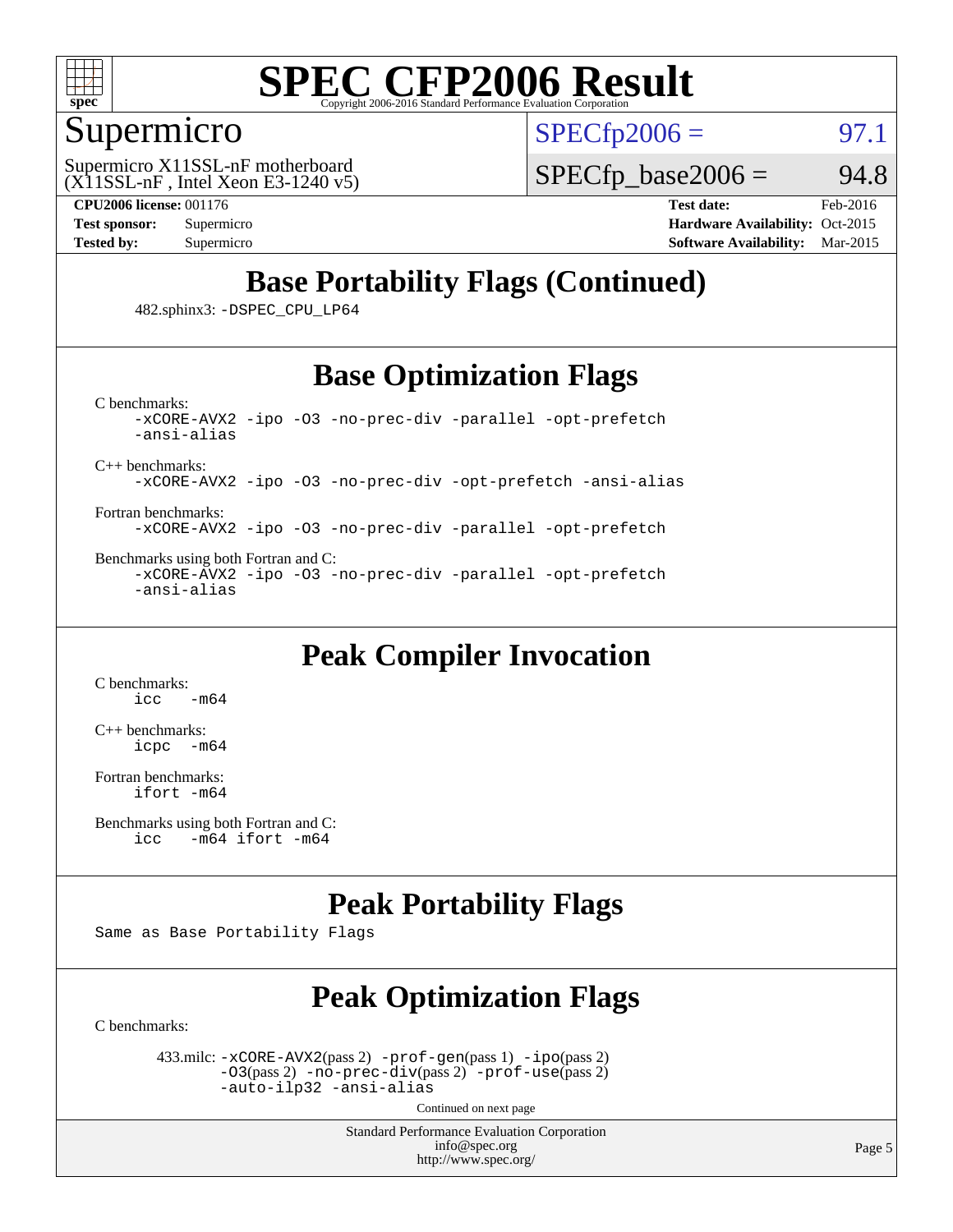

#### Supermicro

 $SPECTp2006 =$  97.1

(X11SSL-nF , Intel Xeon E3-1240 v5) Supermicro X11SSL-nF motherboard

 $SPECTp\_base2006 = 94.8$ 

**[CPU2006 license:](http://www.spec.org/auto/cpu2006/Docs/result-fields.html#CPU2006license)** 001176 **[Test date:](http://www.spec.org/auto/cpu2006/Docs/result-fields.html#Testdate)** Feb-2016 **[Test sponsor:](http://www.spec.org/auto/cpu2006/Docs/result-fields.html#Testsponsor)** Supermicro **[Hardware Availability:](http://www.spec.org/auto/cpu2006/Docs/result-fields.html#HardwareAvailability)** Oct-2015 **[Tested by:](http://www.spec.org/auto/cpu2006/Docs/result-fields.html#Testedby)** Supermicro **[Software Availability:](http://www.spec.org/auto/cpu2006/Docs/result-fields.html#SoftwareAvailability)** Mar-2015

### **[Peak Optimization Flags \(Continued\)](http://www.spec.org/auto/cpu2006/Docs/result-fields.html#PeakOptimizationFlags)**

 $470$ .lbm: basepeak = yes

 482.sphinx3: [-xCORE-AVX2](http://www.spec.org/cpu2006/results/res2016q1/cpu2006-20160308-39306.flags.html#user_peakOPTIMIZE482_sphinx3_f-xAVX2_5f5fc0cbe2c9f62c816d3e45806c70d7) [-ipo](http://www.spec.org/cpu2006/results/res2016q1/cpu2006-20160308-39306.flags.html#user_peakOPTIMIZE482_sphinx3_f-ipo) [-O3](http://www.spec.org/cpu2006/results/res2016q1/cpu2006-20160308-39306.flags.html#user_peakOPTIMIZE482_sphinx3_f-O3) [-no-prec-div](http://www.spec.org/cpu2006/results/res2016q1/cpu2006-20160308-39306.flags.html#user_peakOPTIMIZE482_sphinx3_f-no-prec-div) [-unroll2](http://www.spec.org/cpu2006/results/res2016q1/cpu2006-20160308-39306.flags.html#user_peakCOPTIMIZE482_sphinx3_f-unroll_784dae83bebfb236979b41d2422d7ec2) [-ansi-alias](http://www.spec.org/cpu2006/results/res2016q1/cpu2006-20160308-39306.flags.html#user_peakCOPTIMIZE482_sphinx3_f-ansi-alias) [-parallel](http://www.spec.org/cpu2006/results/res2016q1/cpu2006-20160308-39306.flags.html#user_peakCOPTIMIZE482_sphinx3_f-parallel)

[C++ benchmarks:](http://www.spec.org/auto/cpu2006/Docs/result-fields.html#CXXbenchmarks)

 444.namd: [-xCORE-AVX2](http://www.spec.org/cpu2006/results/res2016q1/cpu2006-20160308-39306.flags.html#user_peakPASS2_CXXFLAGSPASS2_LDFLAGS444_namd_f-xAVX2_5f5fc0cbe2c9f62c816d3e45806c70d7)(pass 2) [-prof-gen](http://www.spec.org/cpu2006/results/res2016q1/cpu2006-20160308-39306.flags.html#user_peakPASS1_CXXFLAGSPASS1_LDFLAGS444_namd_prof_gen_e43856698f6ca7b7e442dfd80e94a8fc)(pass 1) [-ipo](http://www.spec.org/cpu2006/results/res2016q1/cpu2006-20160308-39306.flags.html#user_peakPASS2_CXXFLAGSPASS2_LDFLAGS444_namd_f-ipo)(pass 2)  $-03$ (pass 2)  $-no-prec-div(pass 2)$  $-no-prec-div(pass 2)$   $-prof-use(pass 2)$  $-prof-use(pass 2)$ [-fno-alias](http://www.spec.org/cpu2006/results/res2016q1/cpu2006-20160308-39306.flags.html#user_peakCXXOPTIMIZEOPTIMIZE444_namd_f-no-alias_694e77f6c5a51e658e82ccff53a9e63a) [-auto-ilp32](http://www.spec.org/cpu2006/results/res2016q1/cpu2006-20160308-39306.flags.html#user_peakCXXOPTIMIZE444_namd_f-auto-ilp32)

447.dealII: basepeak = yes

 $450$ .soplex: basepeak = yes

 453.povray: [-xCORE-AVX2](http://www.spec.org/cpu2006/results/res2016q1/cpu2006-20160308-39306.flags.html#user_peakPASS2_CXXFLAGSPASS2_LDFLAGS453_povray_f-xAVX2_5f5fc0cbe2c9f62c816d3e45806c70d7)(pass 2) [-prof-gen](http://www.spec.org/cpu2006/results/res2016q1/cpu2006-20160308-39306.flags.html#user_peakPASS1_CXXFLAGSPASS1_LDFLAGS453_povray_prof_gen_e43856698f6ca7b7e442dfd80e94a8fc)(pass 1) [-ipo](http://www.spec.org/cpu2006/results/res2016q1/cpu2006-20160308-39306.flags.html#user_peakPASS2_CXXFLAGSPASS2_LDFLAGS453_povray_f-ipo)(pass 2) [-O3](http://www.spec.org/cpu2006/results/res2016q1/cpu2006-20160308-39306.flags.html#user_peakPASS2_CXXFLAGSPASS2_LDFLAGS453_povray_f-O3)(pass 2) [-no-prec-div](http://www.spec.org/cpu2006/results/res2016q1/cpu2006-20160308-39306.flags.html#user_peakPASS2_CXXFLAGSPASS2_LDFLAGS453_povray_f-no-prec-div)(pass 2) [-prof-use](http://www.spec.org/cpu2006/results/res2016q1/cpu2006-20160308-39306.flags.html#user_peakPASS2_CXXFLAGSPASS2_LDFLAGS453_povray_prof_use_bccf7792157ff70d64e32fe3e1250b55)(pass 2) [-unroll4](http://www.spec.org/cpu2006/results/res2016q1/cpu2006-20160308-39306.flags.html#user_peakCXXOPTIMIZE453_povray_f-unroll_4e5e4ed65b7fd20bdcd365bec371b81f) [-ansi-alias](http://www.spec.org/cpu2006/results/res2016q1/cpu2006-20160308-39306.flags.html#user_peakCXXOPTIMIZE453_povray_f-ansi-alias)

[Fortran benchmarks](http://www.spec.org/auto/cpu2006/Docs/result-fields.html#Fortranbenchmarks):

 $410.bwaves: basepeak = yes$ 

 416.gamess: [-xCORE-AVX2](http://www.spec.org/cpu2006/results/res2016q1/cpu2006-20160308-39306.flags.html#user_peakPASS2_FFLAGSPASS2_LDFLAGS416_gamess_f-xAVX2_5f5fc0cbe2c9f62c816d3e45806c70d7)(pass 2) [-prof-gen](http://www.spec.org/cpu2006/results/res2016q1/cpu2006-20160308-39306.flags.html#user_peakPASS1_FFLAGSPASS1_LDFLAGS416_gamess_prof_gen_e43856698f6ca7b7e442dfd80e94a8fc)(pass 1) [-ipo](http://www.spec.org/cpu2006/results/res2016q1/cpu2006-20160308-39306.flags.html#user_peakPASS2_FFLAGSPASS2_LDFLAGS416_gamess_f-ipo)(pass 2) [-O3](http://www.spec.org/cpu2006/results/res2016q1/cpu2006-20160308-39306.flags.html#user_peakPASS2_FFLAGSPASS2_LDFLAGS416_gamess_f-O3)(pass 2) [-no-prec-div](http://www.spec.org/cpu2006/results/res2016q1/cpu2006-20160308-39306.flags.html#user_peakPASS2_FFLAGSPASS2_LDFLAGS416_gamess_f-no-prec-div)(pass 2) [-prof-use](http://www.spec.org/cpu2006/results/res2016q1/cpu2006-20160308-39306.flags.html#user_peakPASS2_FFLAGSPASS2_LDFLAGS416_gamess_prof_use_bccf7792157ff70d64e32fe3e1250b55)(pass 2) [-unroll2](http://www.spec.org/cpu2006/results/res2016q1/cpu2006-20160308-39306.flags.html#user_peakOPTIMIZE416_gamess_f-unroll_784dae83bebfb236979b41d2422d7ec2) [-inline-level=0](http://www.spec.org/cpu2006/results/res2016q1/cpu2006-20160308-39306.flags.html#user_peakOPTIMIZE416_gamess_f-inline-level_318d07a09274ad25e8d15dbfaa68ba50) [-scalar-rep-](http://www.spec.org/cpu2006/results/res2016q1/cpu2006-20160308-39306.flags.html#user_peakOPTIMIZE416_gamess_f-disablescalarrep_abbcad04450fb118e4809c81d83c8a1d)

434.zeusmp: basepeak = yes

437.leslie3d: basepeak = yes

 459.GemsFDTD: [-xCORE-AVX2](http://www.spec.org/cpu2006/results/res2016q1/cpu2006-20160308-39306.flags.html#user_peakPASS2_FFLAGSPASS2_LDFLAGS459_GemsFDTD_f-xAVX2_5f5fc0cbe2c9f62c816d3e45806c70d7)(pass 2) [-prof-gen](http://www.spec.org/cpu2006/results/res2016q1/cpu2006-20160308-39306.flags.html#user_peakPASS1_FFLAGSPASS1_LDFLAGS459_GemsFDTD_prof_gen_e43856698f6ca7b7e442dfd80e94a8fc)(pass 1) [-ipo](http://www.spec.org/cpu2006/results/res2016q1/cpu2006-20160308-39306.flags.html#user_peakPASS2_FFLAGSPASS2_LDFLAGS459_GemsFDTD_f-ipo)(pass 2) [-O3](http://www.spec.org/cpu2006/results/res2016q1/cpu2006-20160308-39306.flags.html#user_peakPASS2_FFLAGSPASS2_LDFLAGS459_GemsFDTD_f-O3)(pass 2) [-no-prec-div](http://www.spec.org/cpu2006/results/res2016q1/cpu2006-20160308-39306.flags.html#user_peakPASS2_FFLAGSPASS2_LDFLAGS459_GemsFDTD_f-no-prec-div)(pass 2) [-prof-use](http://www.spec.org/cpu2006/results/res2016q1/cpu2006-20160308-39306.flags.html#user_peakPASS2_FFLAGSPASS2_LDFLAGS459_GemsFDTD_prof_use_bccf7792157ff70d64e32fe3e1250b55)(pass 2) [-unroll2](http://www.spec.org/cpu2006/results/res2016q1/cpu2006-20160308-39306.flags.html#user_peakOPTIMIZE459_GemsFDTD_f-unroll_784dae83bebfb236979b41d2422d7ec2) [-inline-level=0](http://www.spec.org/cpu2006/results/res2016q1/cpu2006-20160308-39306.flags.html#user_peakOPTIMIZE459_GemsFDTD_f-inline-level_318d07a09274ad25e8d15dbfaa68ba50) [-opt-prefetch](http://www.spec.org/cpu2006/results/res2016q1/cpu2006-20160308-39306.flags.html#user_peakOPTIMIZE459_GemsFDTD_f-opt-prefetch) [-parallel](http://www.spec.org/cpu2006/results/res2016q1/cpu2006-20160308-39306.flags.html#user_peakOPTIMIZE459_GemsFDTD_f-parallel)

 465.tonto: [-xCORE-AVX2](http://www.spec.org/cpu2006/results/res2016q1/cpu2006-20160308-39306.flags.html#user_peakPASS2_FFLAGSPASS2_LDFLAGS465_tonto_f-xAVX2_5f5fc0cbe2c9f62c816d3e45806c70d7)(pass 2) [-prof-gen](http://www.spec.org/cpu2006/results/res2016q1/cpu2006-20160308-39306.flags.html#user_peakPASS1_FFLAGSPASS1_LDFLAGS465_tonto_prof_gen_e43856698f6ca7b7e442dfd80e94a8fc)(pass 1) [-ipo](http://www.spec.org/cpu2006/results/res2016q1/cpu2006-20160308-39306.flags.html#user_peakPASS2_FFLAGSPASS2_LDFLAGS465_tonto_f-ipo)(pass 2) [-O3](http://www.spec.org/cpu2006/results/res2016q1/cpu2006-20160308-39306.flags.html#user_peakPASS2_FFLAGSPASS2_LDFLAGS465_tonto_f-O3)(pass 2) [-no-prec-div](http://www.spec.org/cpu2006/results/res2016q1/cpu2006-20160308-39306.flags.html#user_peakPASS2_FFLAGSPASS2_LDFLAGS465_tonto_f-no-prec-div)(pass 2) [-prof-use](http://www.spec.org/cpu2006/results/res2016q1/cpu2006-20160308-39306.flags.html#user_peakPASS2_FFLAGSPASS2_LDFLAGS465_tonto_prof_use_bccf7792157ff70d64e32fe3e1250b55)(pass 2) [-inline-calloc](http://www.spec.org/cpu2006/results/res2016q1/cpu2006-20160308-39306.flags.html#user_peakOPTIMIZE465_tonto_f-inline-calloc) [-opt-malloc-options=3](http://www.spec.org/cpu2006/results/res2016q1/cpu2006-20160308-39306.flags.html#user_peakOPTIMIZE465_tonto_f-opt-malloc-options_13ab9b803cf986b4ee62f0a5998c2238) [-auto](http://www.spec.org/cpu2006/results/res2016q1/cpu2006-20160308-39306.flags.html#user_peakOPTIMIZE465_tonto_f-auto) [-unroll4](http://www.spec.org/cpu2006/results/res2016q1/cpu2006-20160308-39306.flags.html#user_peakOPTIMIZE465_tonto_f-unroll_4e5e4ed65b7fd20bdcd365bec371b81f)

[Benchmarks using both Fortran and C](http://www.spec.org/auto/cpu2006/Docs/result-fields.html#BenchmarksusingbothFortranandC):

435.gromacs: basepeak = yes

 $436.cactusADM: basepeak = yes$ 

454.calculix: [-xCORE-AVX2](http://www.spec.org/cpu2006/results/res2016q1/cpu2006-20160308-39306.flags.html#user_peakOPTIMIZE454_calculix_f-xAVX2_5f5fc0cbe2c9f62c816d3e45806c70d7) [-ipo](http://www.spec.org/cpu2006/results/res2016q1/cpu2006-20160308-39306.flags.html#user_peakOPTIMIZE454_calculix_f-ipo) [-O3](http://www.spec.org/cpu2006/results/res2016q1/cpu2006-20160308-39306.flags.html#user_peakOPTIMIZE454_calculix_f-O3) [-no-prec-div](http://www.spec.org/cpu2006/results/res2016q1/cpu2006-20160308-39306.flags.html#user_peakOPTIMIZE454_calculix_f-no-prec-div) [-auto-ilp32](http://www.spec.org/cpu2006/results/res2016q1/cpu2006-20160308-39306.flags.html#user_peakCOPTIMIZE454_calculix_f-auto-ilp32) [-ansi-alias](http://www.spec.org/cpu2006/results/res2016q1/cpu2006-20160308-39306.flags.html#user_peakCOPTIMIZE454_calculix_f-ansi-alias)

Continued on next page